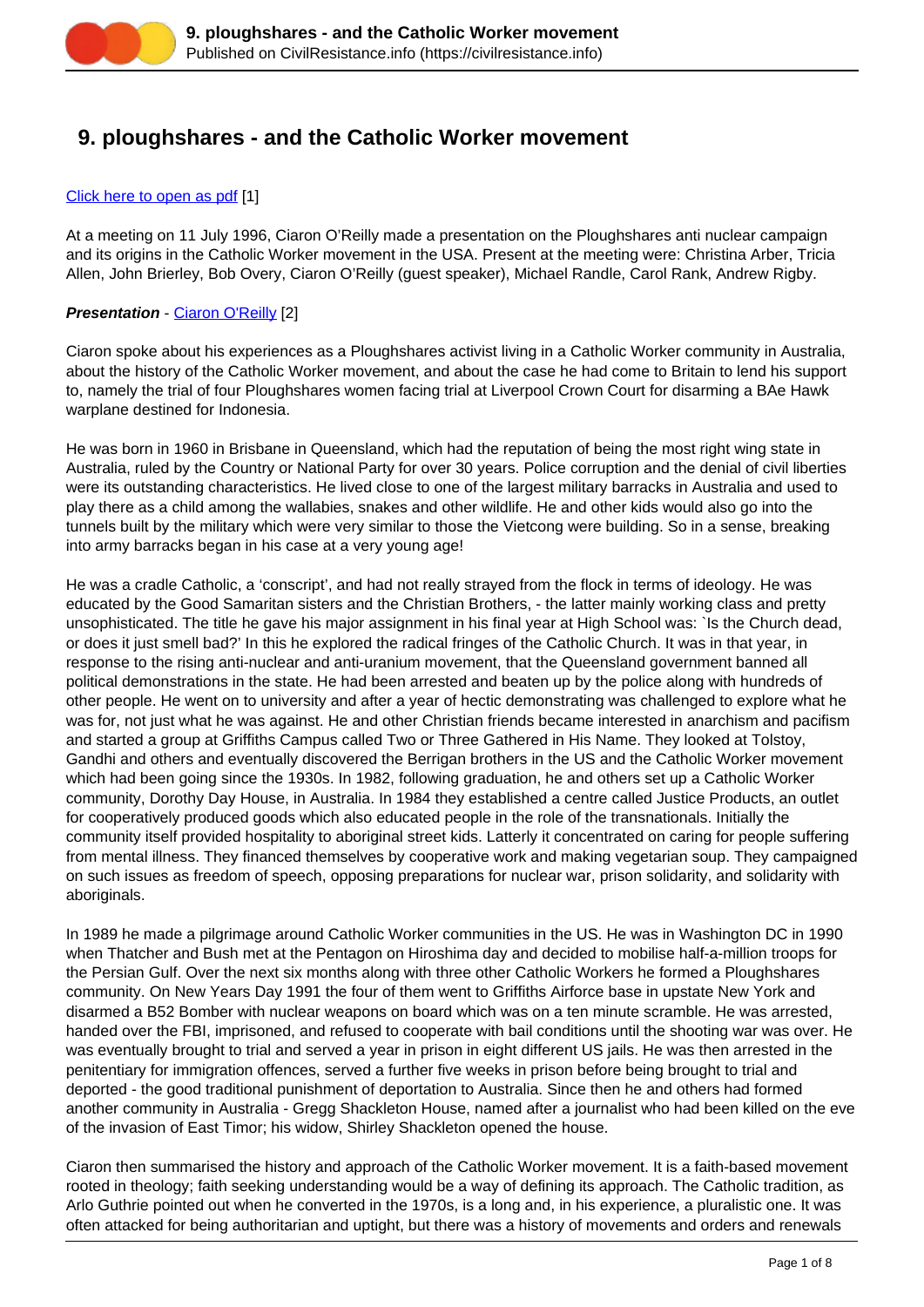

within the church in response to the situations people encountered. Dorothy Day, one of the founders of the movement, was born around the turn of the century and had been a left activist, a suffragette, an opponent of World War I, and a contributor to the paper The Masses. She engaged in popular struggles and reported on them, and was very much a modern person. In her late 20s she converted to Catholicism.

Peter Maurin, co-founder of the movement, had, by contrast, a rural background. The second oldest of a large French peasant family, he fled France when he became a conscientious objector. He was influenced by a group of Russian exiles, the personalists. By the end of the 1920s when he was in his fifties, he was something of an itinerant philosopher and a regular orator in Union Square. In a series of what he called 'Easy Essays' he made a critique of capitalism, industrialism and state communism, presenting sophisticated insights in a simply rhyme scheme. He would recite these in a thick French accent at the meetings he addressed.

Dorothy Day met him in the late 1920s. At this stage she felt a personal call to become a Catholic but was also deeply attached to the tradition of activism. Following a labour march on Washington DC, she went to the shrine to pray for guidance, and arrived home to find this itinerant philosopher on her doorstep. Together they created the Catholic Worker. Peter's emphasis was on challenging the structures of society that caused poverty. His programme was for rural communes which would embody the experiment with revolution out in the countryside, a house of hospitality in every parish, and a Christ room for the homeless in every Catholic home. It was a response, at that moment in history, to the two great totalitarian movements of Stalinism and fascism. Instead of coming up with those kind of large responses to things - like an increased welfare state in response to the depression - they concentrated on such things as establishing soup kitchens in the cities. The Catholic Worker newspaper attained a circulation of 250,000 in the 1930s, and there were about 60 communities by the end of the decade.

World War II provoked a split in the movement. Dorothy came out strongly for pacifism. This was also part of Peter's tradition, but he was not so enthusiastic about responding to war, or being involved in strikes and labour struggles, and emphasised creating the new within the shell of the old. A lot of young Catholic working men went off to fight fascism in the US military - and, some might argue, created the largest fascist empire in world history. Other young Catholic workers went to prison as conscientious objectors. The war ended with the totalitarian experience of Hiroshima. At the beginning of the war aerial bombardment was labelled a Nazi war crime, but by the end of the war the Allies had perfected and refined it - in Dresden, Tokyo and finally Hiroshima and Nagasaki. Dorothy was one of the few people to come out within a week of the Hiroshima bombing condemning it. In the US the Catholic Worker was largely known for its direct work with the poor and its consistent stand on pacifism - which began in fact in the Spanish Civil War. It was arguable that the Catholic Worker and the actions of the Berrigans and others, had had an influence on the Catholic Church, out of all proportion to the numbers involved. Thus it would be hard to imagine a Catholic bishop today acting as Cardinal Spellman did when he went to Vietnam dressed in khaki holding a gun. The change was due, at least in part, to the Catholic Worker.

During the 1950s another person who had a major influence on the movement was Ammon Hennacy, an individualist, Christian anarchist. When he was imprisoned in World War I for draft resistance the authorities made the mistake of putting him in the same prison as Alexander Berkman, an anarchist and close friend of Emma Goldman who had tried unsuccessfully to assassinate an industrialist. Their other mistake was to restrict the reading material available to prisoners to the Bible. Between Berkman and the Bible, Hennacy emerged from prison a Christian anarchist. His extraordinary life is recounted in his autobiography The One Man Revolution. He worked in New York in the 1940s and 1950s with the Catholic Worker. He became a Catholic, though later thought better of it. He would carry out long fasts in a very personal response to situations. In New York city in the late fifties there were air raid drills in preparation for nuclear war. One year Ammon refused to take shelter and was arrested; the next year he was joined by several dozen others, and eventually the numbers grew to several thousand leading to the exercise being called off. So at least runs the popular account within the movement of what happened.

In the 1960s it was Catholic Worker people who were the first to publicly burn their draft cards. Now after 60 odd years there were several generations involved in the movement. Phil and Dan Berrigan were in their seventies and grew up with the Catholic Worker paper. The Berrigans helped the movement to shift from relatively passive conscientious objection to more active war resistance in response to the capital-intensive methods of modern warfare. The authorities no longer came for you or your children to the extent as they used to. What they really demanded of us in the First World was our silence as they prepared war in a more high-tech way and a more 'franchising' way - that is to say they franchised out the waging of war and the maintaining of their empire to client states. The Berrigans, influenced by grass-roots movements, including Martin Luther King's Civil Rights movement in the South, came into the anti-war movement and were advising young Catholics not only to conscientiously object but to draft resist. They came to the personal conclusion in 1968 that they could not conscientiously do this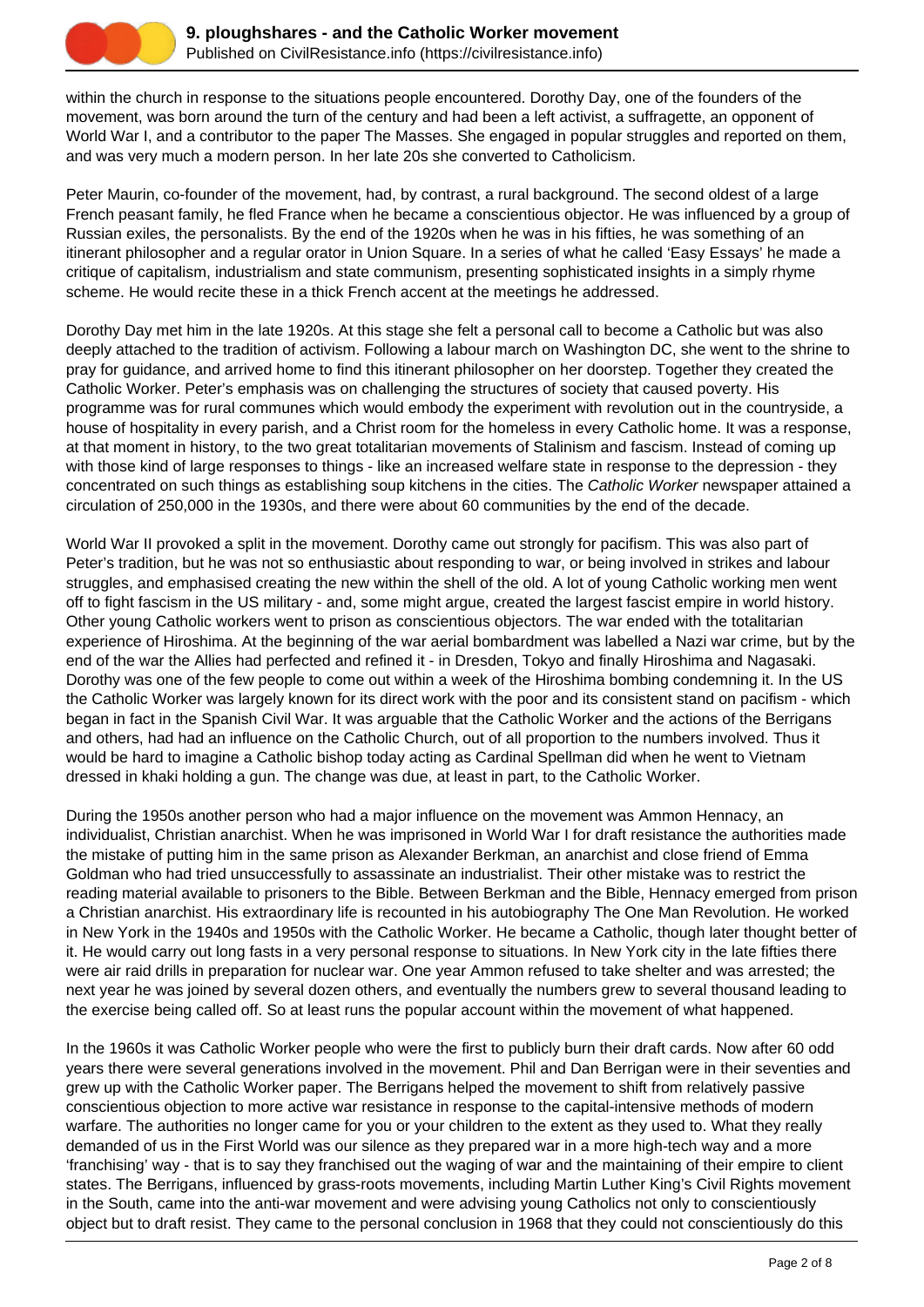

without coming from a point of risk themselves. At Catonsville, with seven others, they went into a draft board, took draft cards and with homemade napalm burned them in the car-park in a kind of liturgical ceremony. Meconis tells the history of this development in his book With Clumsy Grace.

Their action led to scores of others across the US, mostly carried out by the Catholic Left at that point, but with different groups joining in and putting their own styles to it. Berrigan influenced those who remained on the site and claimed responsibility for the action. Others adopted a policy of 'hit and split'. Some would go underground and surface later. Both Phil and Dan after their trial went underground and were pursued by the FBI. Recently Ciaron had met a former FBI agent who had been with the agency for 21 years but refused an order on moral grounds in 1990 to carry out surveillance on a Catholic peace group and gave up his job when he was only 15 months away from retirement on a fat pension. Ciaron met him while the man was fasting on the steps of Congress. He told Ciaron that he and another agent had carried out surveillance on the Berrigan's mother when she was in hospital dying in the hope that the brothers would turn up so they could arrest them. J.Edgar Hoover, head of the FBI, was a Catholic who became obsessed with the Berrigans.

Liz McAllister, a radical imprisoned after the Harrisburg trial, married Phil Berrigan when she had served her sentence. Together they started Jonah House and began experimenting at the Pentagon and other sites and started the Ploughshares actions. In September 1980, eight of them - Dan, a Jesuit priest, Phil an excommunicated, married Josephite priest, Carl Kabat, an Oblate priest currently serving an 18 year sentence, Anne Montgomery, Molly Rush a mother of nine children, John Scuchardt, a lawyer, Elma Maas, a professor of music, and Dean Hamer, at that time a theology student - entered a General Electric facility in King of Prussia, Pennsylvania, and with household hammers carried out a disarmament action on components for the MX missile. They stayed and prayed and were arrested, and received sentences initially of three to ten years. They appealed, but Ciaron did not know the outcome of the appeal. Since then there had been around 56 actions of disarmament inspired by the prophecy of Isaiah. They saw these actions in the tradition of the Gospels and of the Church.

Returning to his own experience, Ciaron said the community he and others set up in Brisbane, held all things in common and made a living together. He added that not all Catholic Worker communities operated in that way. The two ministries they saw in the life of Christ and in the movement were the acts of mercy and the acts of resistance. In Los Angeles and New York, the communities ran large soup kitchens. Those who had been doing this since the late 60s said that early on they were mainly dealing with elderly white alcoholics at the end of their working lives, whereas now they dealt more with young addicts, black men who might be the second or third generation on welfare. It threw up a whole lot of questions for the movement about co-dependency, charity and so forth. Other houses did other things. There was a gay Catholic community in Syracuse doing good work with AIDs victims. The New York prison system actually sent them people in the last phase of AIDs to die with the community and host the person's family and friends in the house. In Sacramento the orientation was around an AID's hospice. In West Virginia there was a large penitentiary for women in the middle of nowhere to which a lot of the Ploughshares women had been sent. Catholic Worker had established a house there for families visiting prisoners. There was a house doing similar work in Wisconson. In Washington DC, the house where Ciaron lived was specifically for homeless women and their children.

The point the Catholic Worker made was that since the Church became officially recognized in the 3rd century AD it had been continually affirmed by the state for its acts of mercy. So the flip side - the resistance - was very important and gave the acts of mercy some integrity. This too took different orientations. The communities in Houston and Atlanta focussed on resisting the death penalty. In Las Vegas, Nevada, it had played an important part in the large-scale civil disobedience there, and in Los Angeles the community had offered consistent resistance to the very high-tech corporations that dominate the economy in Southern California. The Washington DC community had plenty to chose from, amongst others, the Pentagon and the Department of Energy.

Ciaron then gave a more detailed account of the Ploughshare's action he was involved in the US in 1990-1991. He was in the US during the build-up to the Gulf War in 1990. Following the fall of the Berlin Wall and the collapse of communist regimes in Eastern Europe, there had been a considerable debate about the so-called 'peace dividend' and who would benefit from it. This internal debate was resolved with the search for a new enemy, and the re-casting of an old ally, Saddam Hussein as a new enemy. You had had a preview of this six months earlier with Noriega who graduated from the School of the Americas and was on the CIA payroll, yet overnight became the demonic Central American. According to one prisoner Ciaron met in jail, his arrest by US forces was the first time a head of state had been taken prisoner without a declaration of war since Cleopatra! It was extraordinary to be in the US while this empire mobilised for war. A few nights every week the Catholic Worker community in Washington DC would go out with their soup van and feed homeless people directly opposite the White House in Lafayette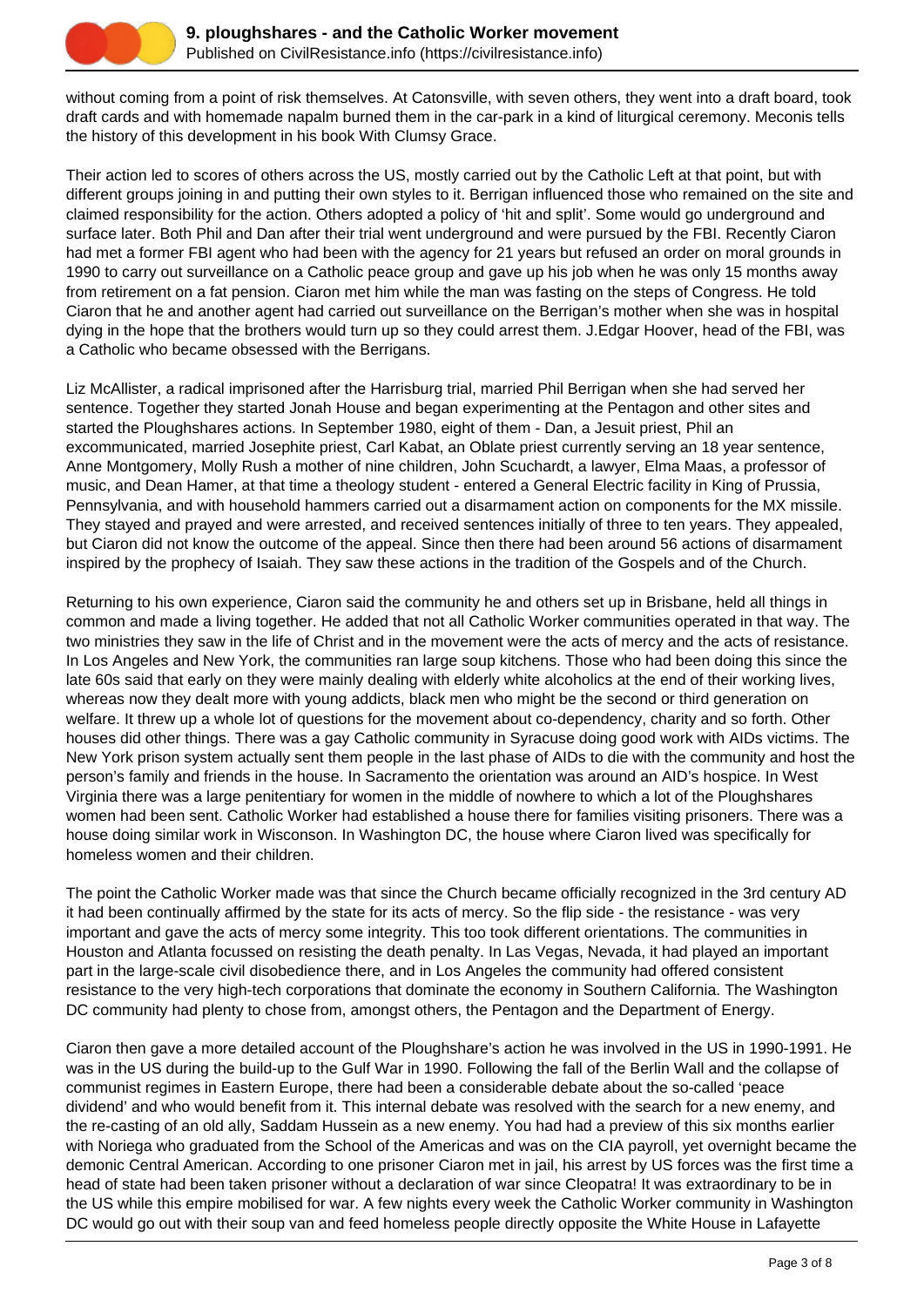

Park. So on the one side you had the most powerful house in the world and on the other homeless people depending on Catholic Worker volunteers to feed them. They also carried out daily vigils at the White House and nonviolent direct action at the Pentagon.

They finally decided to carry out a Ploughshares action against a B52 Bomber. This followed a statement by General Dugan, then head of the US Airforce, that B52s were being armed in the island of Diego Garcia with Israeli missiles and that downtown Baghdad would be targeted. He was sacked for saying this, not because of the immorality of the policy but because he had made it public. They knew at that point that B52 bombers were going to be used extensively, and of course they knew of the way they had been used to wage a genocidal war in Indochina. So Ciaron and three others, Moana Kohl from New Zealand, Bill Streit, a former Catholic priest, and Sue Frankel whose paternal grandparent had died in Auschwitz, formed a disarmament community and prepared to take action. It was a thorough and exhausting preparation, primarily building a community that could disarm and that then could handle everything that would be thrown at it, whether it was the FBI and the government coming down, or parents freaking out, or community and peer-group pressure, and, in Bill's case, excommunication.

A Ploughshares retreat would generally begin on a Friday night with people sitting in a circle. Before they formed a 'community of intent' they would have others present exploring the ideas. They would check in with each other emotionally, then check in on security - whether there had been any leaks and whether anyone had been heard discussing a possible action. Previous experiences, particularly of FBI infiltration of groups, had made people in the movement very security conscious. Then they would check in on 'status' - whether people were still willing to act. At the weekend there would be the presentation of papers, for instance on the role of B52 bombers in Indochina, on Scripture, or on the history of the Ploughshares movement, including the mistakes it had made in the past. Throughout this period they were being carried through by a few people who had acted before. One woman dealt with the 'fatality issue' - that someone might be killed or wounded. Others had expertise in the area of law and how they should approach the trial.

Finally they went to disarm the B52 on Advent Sunday, the first Sunday in December. They got into the base with the help of Vietnam veterans, but then couldn't find the B52s; what they thought were B52s turned out to be planes that carried out re-fuelling. In the early hours, in heavy snow, and feeling immensely demoralised and depressed, they had had to withdraw. When they returned to their base they heard on the radio that another 300 bombers and fighters were being deployed in the Gulf.

A month later they returned, and this time were successful. Bill and Sue entered the base on one side and disarmed a B52 bomber, putting a crack in it so that - as they learnt during their trial - it went from being on a tenminute alert status to not flying for two months. Mwana and Ciaron got into the base on the other side, poured blood on the runway, and spray-painted 'No More Bombing of Children in Vietnam, Hiroshima, the Middle-East or Anywhere Else' and began to take up the runway with a sledgehammer.

The three parts of the Ploughshares Action were the Action itself, the trial and the prison witness. Their approach to the trial was first to expose to the people arresting them and putting them on trial that they didn't believe in their own rhetoric - they didn't believe in the law and were acting illegally; and second to speak truth to power. At the pre trial hearing they argued that the US had signed international agreements outlawing weapons of mass destruction, that the B52s were such weapons, and that therefore the charge of destroying government property should be dropped. Like a stack of child pornography or heroin, this bomber had no status as property under law. However, their argument was not accepted and they were sent for trial.

In US law there is a defence of necessity where you have to prove four elements: an imminent threat to life; the absence of a legal alternative; some chance of success; proportionality.

The imminent threat to life was clearly present, and indeed by the time they came to trial it had become a reality. By then Harvard University were stating that several thousand Iraqi children under five had died as a result of the US bombardment of water and sewerage systems which had unleashed a plague of gastro-enteritis and cholera to which the very young and the very old were particularly vulnerable. Ramsey Clark, the former US Attorney General, also testified at the trial to the indiscriminate nature of B52 bombardment in Iraq where Mosques, hospitals, schools had all been bombed.

The absence of a legal alternative was also attested to by Ramsey Clark. He gave it as his opinion that no such alternative existed two weeks before the ultimatum to Iraq expired. As regards the prospects of success, the US Airforce witnesses themselves confirmed that the action had closed the runway for an hour during mobilisation for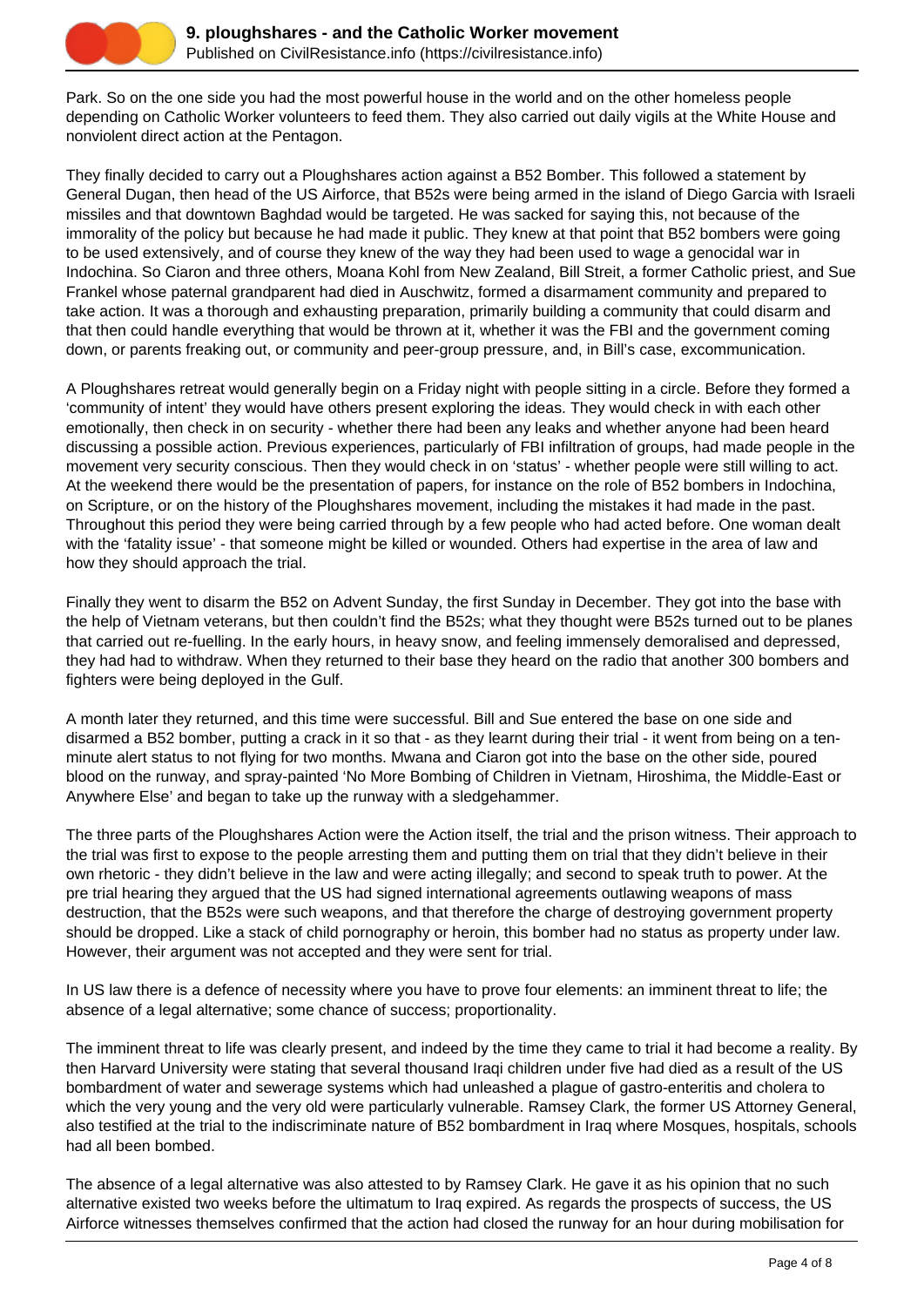

war, and grounded a B52 bomber. Finally on the issue of proportionality, using household hammers in those circumstances to carry out an act of disarmament could hardly be regarded as disproportionate. So they argued that they had a necessity defence which they should be allowed to present to a jury. But the judge ruled out this defence. In effect, they were thus denied trial by jury.

An important objective during the trial was to bring the spirit of Ploughshares witness into the courtroom and into the city. So throughout the trial there were acts of civil disobedience going on back at the airforce base, and while they were on trial there were several hundred military resisters being court-martialled for their resistance to the Gulf War.

All four defendants were found guilty. The two women received a prison sentence of 6 months to 6 years. He was eventually sentenced to a year in prison and he spent most of his time as the only white person in a jail in Pecos, Texas. He was in confined with 24 others in a cell produced by welding six cages together. Ninety-five per cent of the prisoners were Mexican, and it gave him an interesting experience of the Third World. He spent time also in seven other prisons, including a penitentiary in Louisiana. In the US the authorities respect the sanctity of property far more than the sanctity of human life, and on their release, the FBI returned their hammers and wire-clippers. They then mailed these to Chris Coles in England who used them to carry out a Ploughshares action against Hawk warplanes at British Aerospace.

## **NARP Discussion**

## Seeds of Hope Trial

Answering questions about the forthcoming trial of four 'Seeds of Hope' Ploughshares women in Liverpool, Ciaron said he had been working with a support group for the past month or so and had been doing a lot of community organising following the lines of the work they had done in Syracuse. The aim was to bring people into the drama of the trial, celebrating the disarmament that had occurred and putting the Hawk deal and the war in East Timor on trial. So they had organised lots of celebratory events as well as educational and activist ones.

Amongst those who would be giving evidence at the trial about the war in East Timor were John Pilger, the writer and journalist, and José Ramos Horta, one of the chairmen of East Timorese resistance. Of the two other chairmen, one was serving a 20 year prison sentence, the third was working underground in East Timor. José had written to the women saying that they had done something that the East Timorese resistance had not been able to achieve in 20 years, namely to ground one of these planes and to do so without loss of life. That dialogue between Ploughshares and a Third World Liberation movement could develop into something very interesting. Another witness would be Carmel Budiardjo, an Englishwoman who was the widow of an Indonesian who had spent 12 years in Suharto's jails. She herself had served three years in jail in Indonesia.

One of the events outside the courtroom would be a demonstration by a group of pensioners who survived the Blitz: their slogans would be 'No Aerial Bombardment - Not for Liverpool, Not for East Timor', and 'Stop the Hawk Deal'. The trial would start with a procession of supporters dressed in black who would assemble in the bombedout ruins of St Lukes church, destroyed during the Blitz. The following week the sister of a journalist killed at the time of the Indonesian invasion of East Timor would be speaking. A group of Liverpool women on their way to Lourdes planned to walk to the shrine on the day the trial opened with banners in support of the women's action. Also a group of young people would be organising a rave in their support and an Irish Ceili band would be doing a concert for them. So instead of giving people another meeting to go to, they were organising events around what people would be doing in any case. It was an amazing coalition of old lefties, Irish Catholics, women's groups andothers. The tolerance level was extraordinary.

## Symbolism and actual disarmament

There was, Ciaron said, a debate within the movement about the relative importance of the actual effects as against their symbolic significance. Ploughshares operated at both levels, but he was convinced that the symbol was the more powerful element. During the Gulf War, for instance, when there was a huge orchestrated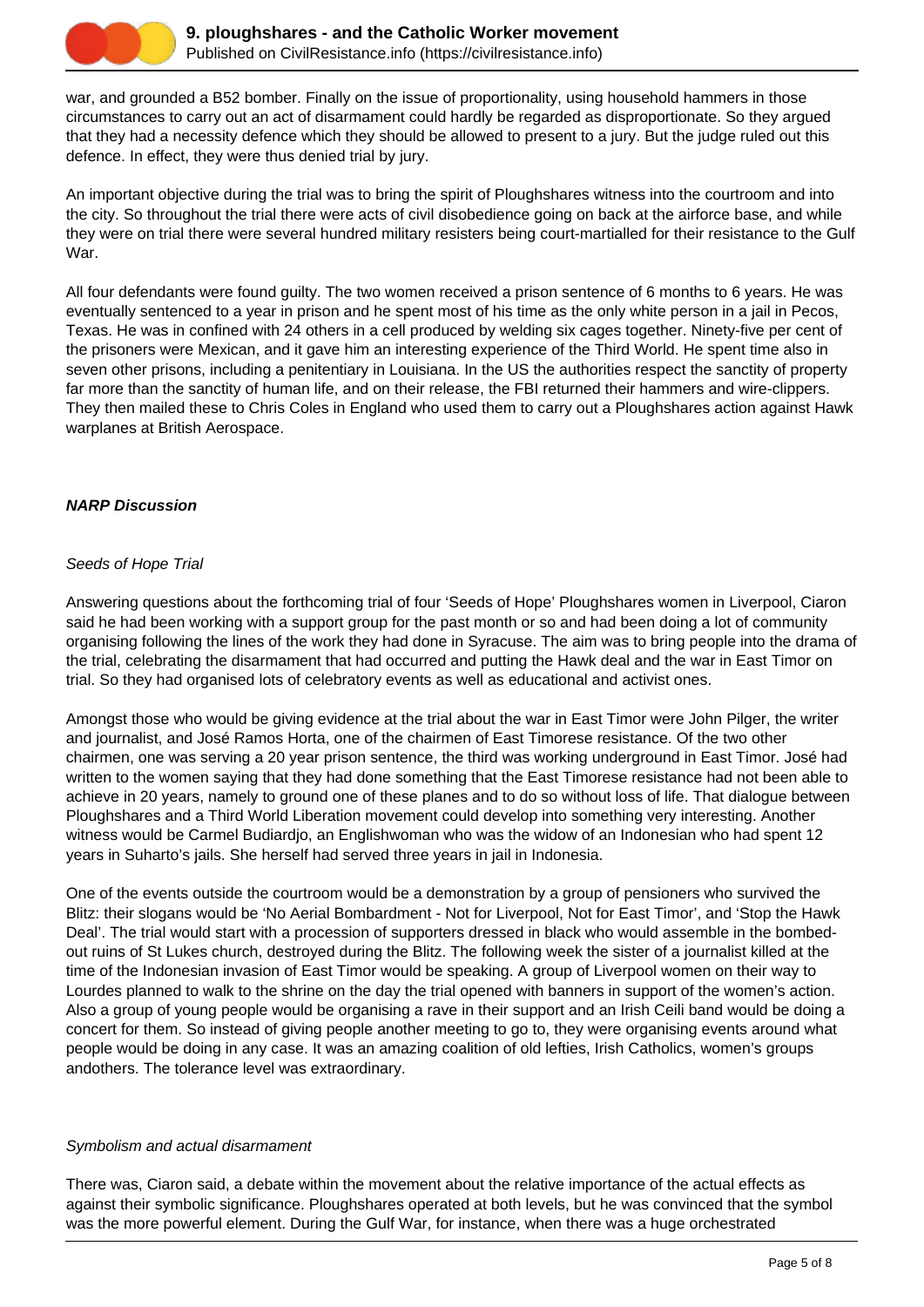

propaganda barrage in favour of the war, one US marine stationed in Hawaii, Jeff Patterson, refused to board a troop carrier bound for the Gulf and sat down on the runway stating that the war had nothing to do with democracy or freedom or human beings but was about oil corporations and their control of the Third World's resources. The Marine Corps was freaked out, not because they were going to lose the services of one marine, but because of the symbolic significance of a member of the corps following his conscience and refusing orders.

In the case of the women on trial in Liverpool, they had done two and a half million pounds worth of disarmament to a plane that already had Indonesian markings on it, and the Indonesians were now saying they did not want that particular plane. Four Hawks were supposed to arrive in Indonesia this month, but only three turned up - so in terms of concrete effects this was an incredibly strong action. It was now up to people to 'run with it', and make use of the witness and the real sacrifice these women had made. Their action had proved a powerful tool in organising in Liverpool. These issues were often so abstract - East Timor, nuclear weapons. But the women had entered into the drama of East Timor and through them others could do the same.

He was concerned, nevertheless, that Ploughshares should not get stuck in self-referential rhetoric, whether feminist or Catholic or whatever. He would also be concerned about the possibility of some sections of Ploughshares movement becoming jaded by the apathy of the first World and saying to themselves that there were only so many hours in the day and it was really not worth putting those into community organising.

### Lifestyle and sustainability

Bob said that presumably their ability to sustain their actions sprang from the constructive work they were doing alongside the resistance, in contrast to many direct actionists. Ciaron agreed. For him surviving the prison experience was due to two things: spirituality and solidarity. In terms of Catholic tradition he could interpret the year as a kind of monastic event. He could see that the institution was trying to reshape and reform him and get him to recant, and he had to build a discipline into the day that was his own discipline rather than that of the institution. He could interpret his presence in prison in terms of solidarity with the poor - and he was sure that people from other traditions could do this too. While in jail he also received 1,800 pieces of mail from different countries.

## Ploughshares action against the Gulf War

Michael said the justification for the Ploughshares action was entirely clear in the case of the Hawks bound for Indonesia. But it was not so clear-cut in the case of the Gulf War. Saddam Hussein was a bloody tyrant who had invaded another member state of the United Nations, taken it over and carried out horrendous repression there. One could oppose the indiscriminate nature of the Gulf war but still recognize that there was a genuine dilemma about what should be done.

Ciaron said the comparison between Kuwait and East Timor was revealing. The massacre in Iraq was justified on the basis that a large country had invaded and taken over a small neighbouring state. But this was exactly what the US and the West had been funding in East Timor for the last twenty years. He doubted if the West waged war in the Gulf over any kind of principle. It was largely a weapons experiment, using all the stuff that they had been developing during the Cold War like the fuel-air explosive bombs. The two and a half months in the Gulf were a small part of the war the West had waged in the Middle East.

Peace movement activity during the second half of 1990 brought protesters onto the streets in far greater numbers than in the similar period during the Vietnam war. But the peace movement mobilised, as it often does, on the basis of self-interest and fear. Their slogan became - 'No more Vietnams! We don't want to die in the Middle East!' George Bush got up before he started the war and said he agreed with that: there would be no more Vietnams because they would not fight with one arm tied behind their back. But when the war started and he delivered not another Vietnam but the equivalent of seven Hiroshimas, people in the peace movement who had been on the streets felt very stupid. In Vietnam the casualty rate was one American for fifty Vietnamese, in the Gulf War it was one American dead to a thousand Arabs; moreover, half the American casualties were from 'friendly fire' or during the preparations for the war. The peace movement collapsed half-way through the war. It had called for resistance within the military and quite a few took this up. Interestingly more serious resistance came out of the military than from the US peace movement. Two hundred military people were court-martialled and went to jail for from six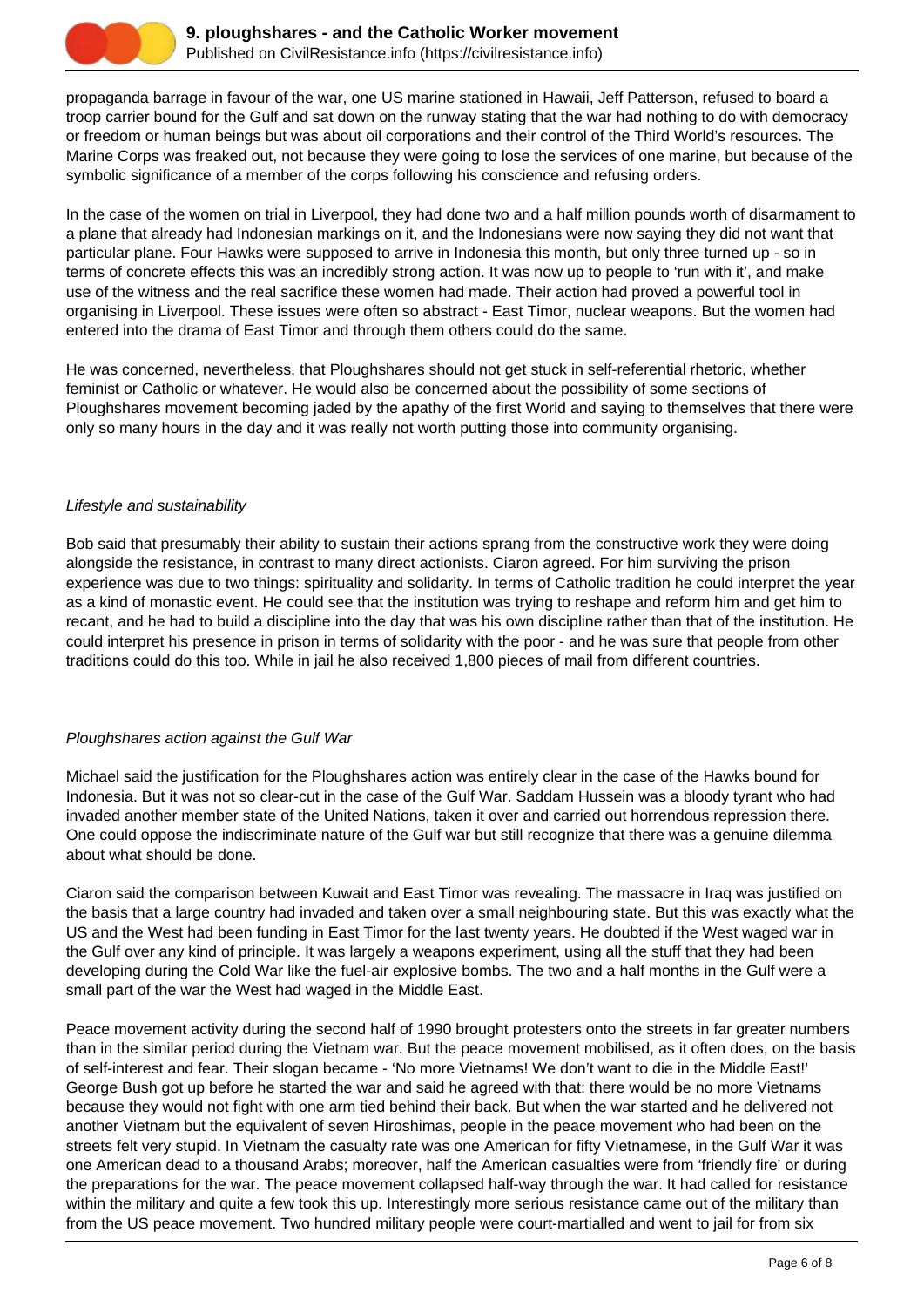

months to six years. When they went to court, and to jail, the peace movement was hardly to be seen. There was no big solidarity movement for those resisters.

The other point to make was that the states which waged war on Iraq were the same ones that built up Saddam's military machine for the specific purpose of containing Iran. The West had also supported Iranian fascism during the period of the Shah and the CIA had help build SAVAK which systematically liquidated any liberal opposition

He had an anti-imperialist analysis of war. It was basically armed robbery on a huge scale. As a radical Christian who looked back to Christianity prior to Constantine, he did not believe it was the role of Christians role to run capitalism, or to run nation-states. Christian ethics got totally turned on its head with Constantine, and had been pretty disastrous ever since. He viewed Christians as a prophetic minority in any society.

## Size and Impact of the Ploughshares' and Catholic Worker Movement

Asked about the numbers involved in the Ploughshares movement around the world. Ciaron said it was hard to put numbers on it, but the preparations for the meetings and the follow-up events were involving many more people than in the earlier draft-board actions. There had been supporting actions in many countries including Sweden, Germany, Holland, and Russia. In the US, there was a strong Catholic Worker connection with support coming mainly from radical Christian groups; however, feminists, Jewish organisations, Buddhists, Episcopalians and others had also been involved. In Britain the tone was more secular. There was no bureaucracy in the Ploughshares movement. A community would come together and act. However, in the US there was a network that had been in existence for 30 years.

Christina asked about the impact of the Ploughshares movement on public opinion in the US. Both the US and its NATO allies were broadly democratic and their actions must therefore reflect to some extent the thinking of their citizens. Her impression was that though there was an activist tradition in the US, there was not a broader left wing at the level of political parties or social movements. She wondered whether there was any movement there, or whether it was really a matter of continuing witness.

Ciaron said he basically accepted Chomsky's analysis of US foreign policy - namely that the US was an incredibly brutal empire. Like the Athenian one, it looked civilised at the centre, but as you went to the outposts you saw just how brutal it was. The empire was also largely invisible. Few people even in the American peace movement recognized that there was an American empire. Usually they would only go as far as acknowledging that the US had unjust relations with other independent countries.

A popular analysis of Phil Berrigan's influence would be that he had been totally marginalised. Thirty years ago he made the front cover of Time magazine, today his name is hardly mentioned - though there was a question about him in Trivial Pursuit! But while Ciaron was in prison he found most people over 45 knew of 'Father Berrigan' and regarded him with respect, and it was hard to judge qualitative impact. You could say that popular peace movements like the Nuclear Freeze Movement came and went, whereas the Berrigans remained there, nourishing things. He added that there was very little class consciousness in the US. People didn't hate the rich in America, and so many poor people felt that their lucky break was just around the corner. The log-cabin to White House myth remained extremely powerful.

## Risk of disempowering ordinary mortals

John said he was fascinated by Ciaron's account and full of admiration. He was also impressed by the detail that went into the preparation of the action by the four woman awaiting trial. But at one point when Ciaron was talking he was thinking to himself that he might as well just give up. He could not do the things he had been talking about because of his personal circumstances, or his strength, or whatever. So at the same time as being inspired by Ciaron's talk, he had also felt to some degree disempowered.

Ciaron said that people often underestimated themselves. In 1987 he had met someone called Joe Gump in Chicago. He and his wife Jean had raised eleven children, and the year before, without informing him except for leaving a note on the table, she had taken off and done a Ploughshares action with a Catholic Worker group at a